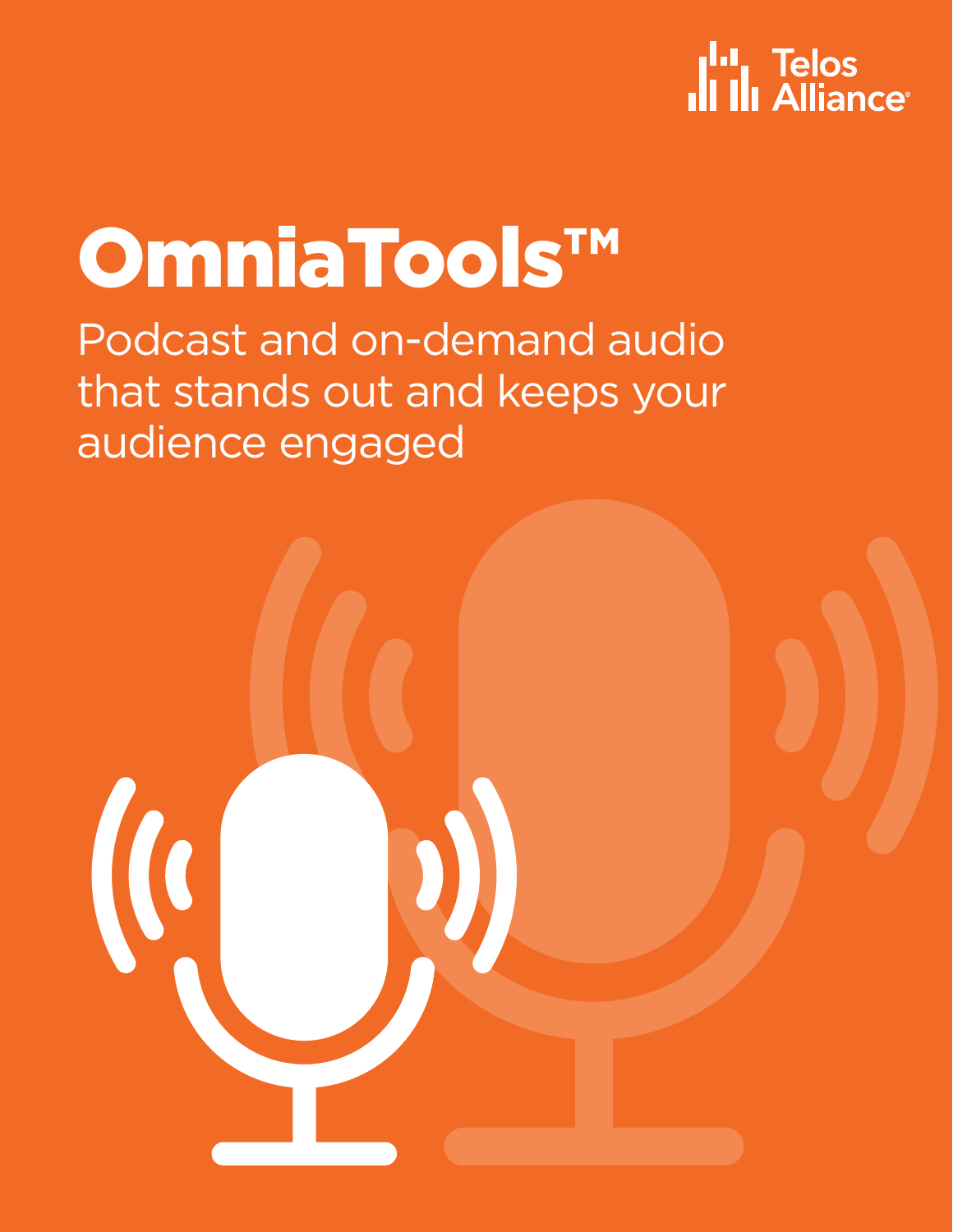Poor quality sound is fatiguing and creates the risk of listeners tuning out. Like a dirty windshield, compromised audio quality obscures the sonic landscape. Details get lost, speech can be more difficult to comprehend, and content can suffer as a result. Omnia processing makes audio more listenable, less fatiguing and more consistent. If you care about your Podcast content getting through to the listener, you need to care about sound quality.

As more audio is produced remotely and consumed on-demand, the challenge of consistent audio levels is becoming even greater. In fact, it is the number one complaint of podcast listeners!

OmniaTools™ allows you to automatically manage loudness levels on all content and create your signature sound on podcasts, helping you stand out and keep your audience engaged.

| Onnia                                                                                                                          |                                                                                                                                                                                                                                                                                                                                                                                                                                                                                                                                                           | $\Box$<br>$\times$                                                                                                                                                                                                                                                                                         |
|--------------------------------------------------------------------------------------------------------------------------------|-----------------------------------------------------------------------------------------------------------------------------------------------------------------------------------------------------------------------------------------------------------------------------------------------------------------------------------------------------------------------------------------------------------------------------------------------------------------------------------------------------------------------------------------------------------|------------------------------------------------------------------------------------------------------------------------------------------------------------------------------------------------------------------------------------------------------------------------------------------------------------|
| File Help                                                                                                                      |                                                                                                                                                                                                                                                                                                                                                                                                                                                                                                                                                           |                                                                                                                                                                                                                                                                                                            |
| <b>Workflows</b>                                                                                                               | Omnia.9 Plus Loudness Normalization                                                                                                                                                                                                                                                                                                                                                                                                                                                                                                                       | OmniaTools"                                                                                                                                                                                                                                                                                                |
| OmniaTools<br><b>Loudness Processing</b><br>Omnia.9 Only<br><b>Omnia.9 Plus Limiter</b><br>Omnia.9 Plus Loudness Normalization | Input Source: Watch Mode<br>Select Folder<br>C:\Users\Public\Documents\AudioTools\Input\<br>Remember Processed Files<br><b>Output Path</b><br>C:\Users\Public\Documents\AudioTools\Processed\<br>Priority:<br><b>V</b><br>Low<br>Show Additional Folder Locations                                                                                                                                                                                                                                                                                         | Submit                                                                                                                                                                                                                                                                                                     |
|                                                                                                                                | <b>Select Omnia.9 Preset</b><br>Target Overall Loudness (LUFS)<br>Overall Loudness Tolerance (+/- LU)<br><b>Overall Loudness Anchor</b><br>Maximum Peak<br>Maximum Peak Type<br><b>Enable Final Measurement</b><br>Create CSV Measurement Log<br>Output File Format<br>AAC File Extension (If Applicable)<br>MP2/MP3/AAC Encode: Bit Rate<br>MP2/MP3/AAC Encode: Sample Rate<br>Amend Output Filename<br>Suffix to be added to Output Filename (if required)<br>Delete Source File on Completion<br>Move Source File into Error Folder in event of a fail | ClassicRock<br>$\triangledown$<br>ClassicRock<br>$\checkmark$<br>Echoes<br>Kinesthesium<br>Orlando<br>Plutonium<br>Point Blank<br>PopStandards<br><b>Stacked Boxes</b><br>Zenith<br>N/A<br>$\overline{\phantom{a}}$<br>192 kbps<br>$\overline{\nabla}$<br>44.1 kHz<br>$\overline{\mathbf{v}}$<br>Processed |

This easy-to-use, enterprise-class Windows Service makes it simple to create consistent loudness for all your audio files while improving the quality of the audio.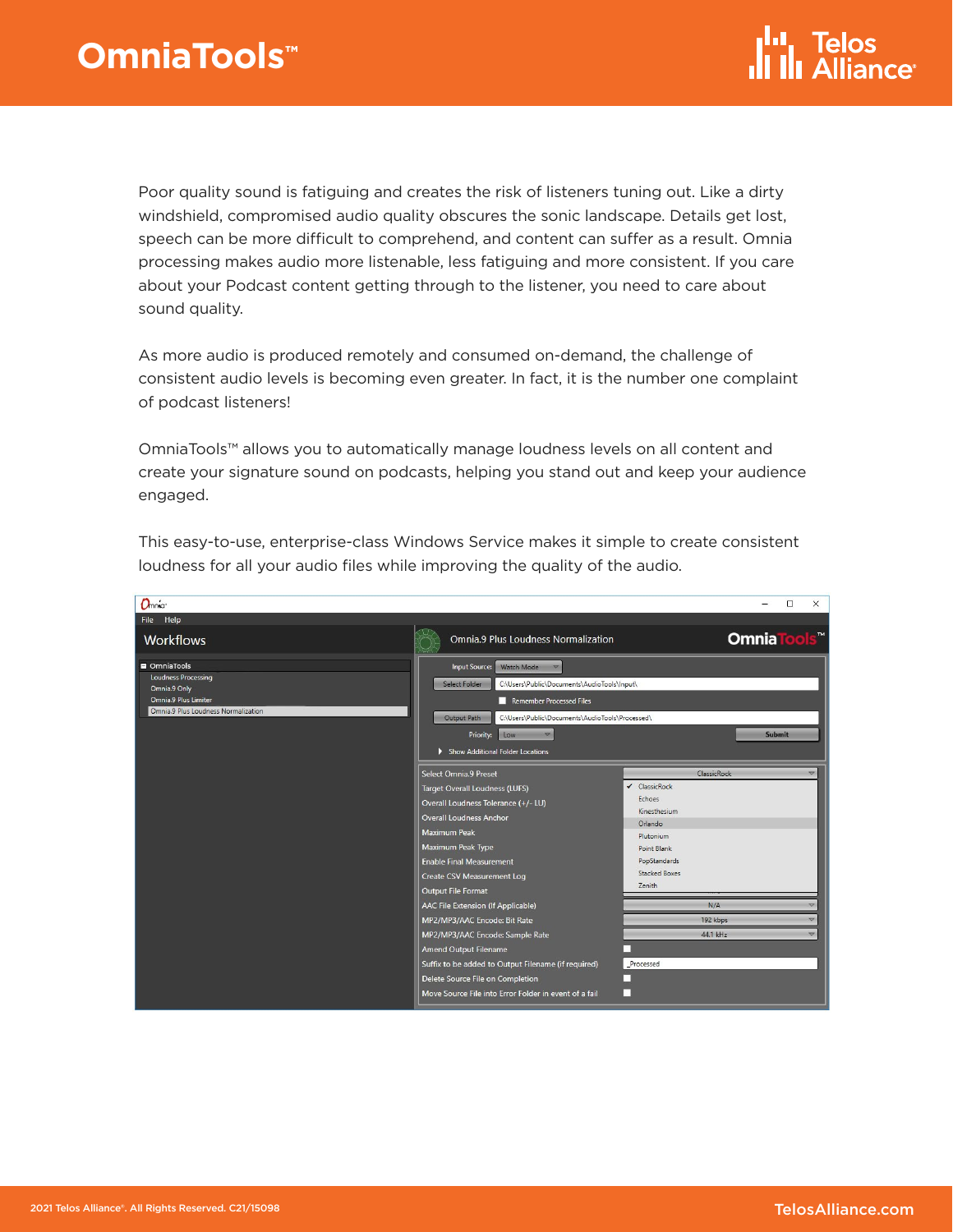#### **Happy Listeners Are Loyal Listeners**

Our OmniaTools™ solution ensures that your listeners don't need to constantly adjust sound volume while listening. Your audience will get to enjoy the story or content, rather than being distracted by inconsistent levels and poor clarity. OmniaTools brings consistency to both your loudness levels and our world-renowned Omnia.9 processing module can help your content stand out sonically as well.

#### **Your Sound Signature Is Your Brand**

Leading on-air broadcasters devote a lot of time creating just the right sonic signature to give them a competitive edge. With OmniaTools, your on-demand content and podcasts can have that same sound, thanks to the built in Omnia.9 processing engine. You can even use your exact same on-air preset for all your on-demand material. Your podcast listeners will immediately recognize your content thanks to that signature sound. Bringing your signature sound to your podcasts and on-demand content lets your audio stand out from the over 1 million podcasts available! Even if you have the most unique and fascinating content around, if your podcast is hard to listen to, you'll be bleeding listeners episode after episode.

### **Simplicity - It's in the Details**

OmniaTools does all of this work delivering a consistent signature sound automatically without the need for human intervention. It's designed to be truly simple enough for anyone to use. You just drop your audio files into a watch folder and OmniaTools creates a new, improved version. Producers save time by processing large numbers of audio files quickly and automatically.

- Loudness levels managed while preserving artistic intent
- Complete compliance with North American and International Loudness control standards
- APTO<sup>®</sup> loudness processing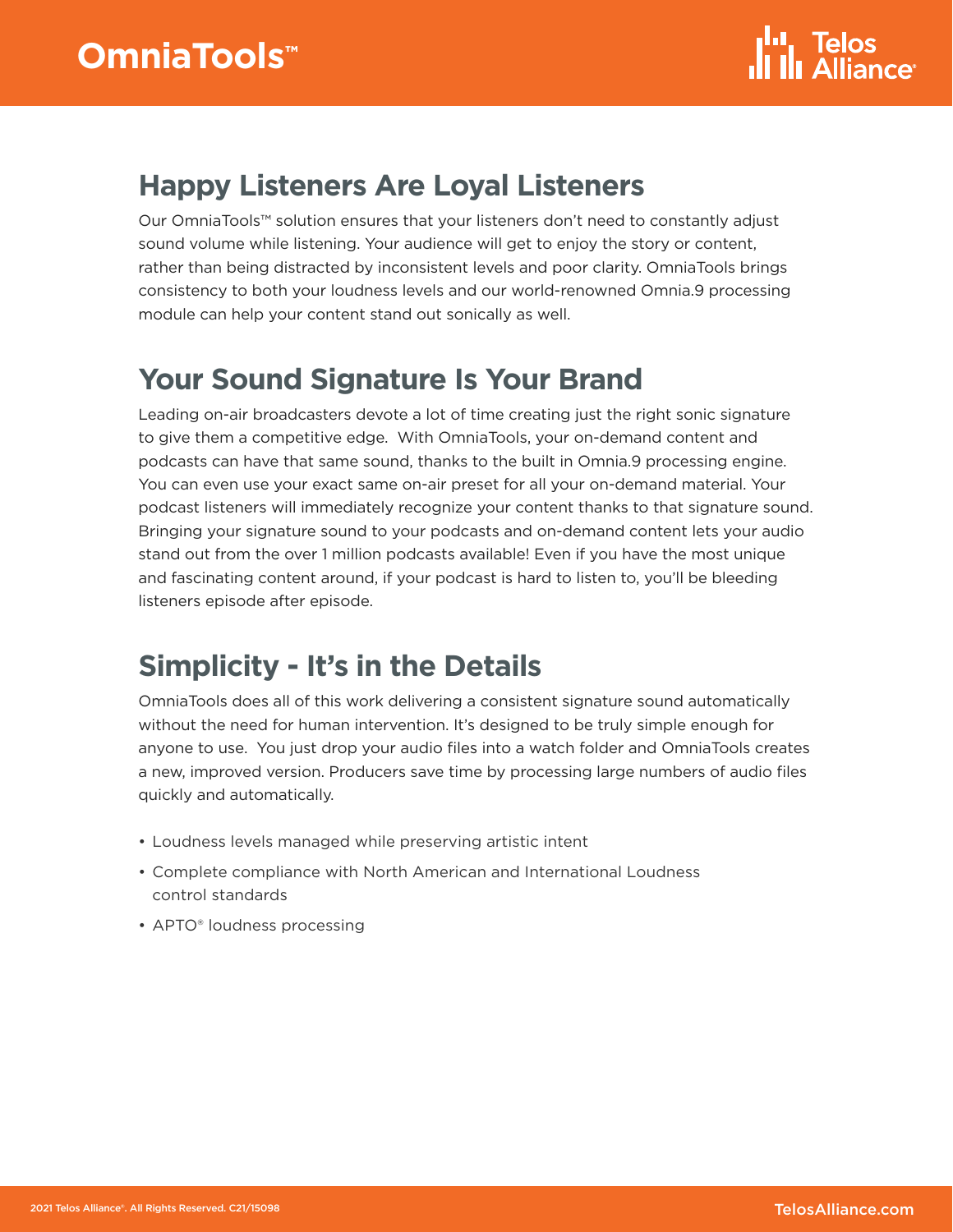## **OmniaTools**™



#### OmniaTools provides:

- File-based Omnia.9 processing
- Hot folder or API-driven processing
- File type auto-detect
- Clearly labeled, proven presets based on our Omnia.9 hardware processor

#### OmniaTools supports:

- Up to 4 concurrent jobs at once
- Automation through watch folders
- Automation through REST API
- Preset editing via graphical UI
- Supports PCM, MP2, MP3, & AAC audio formats
- Audio program presets
- ITU-1770 and EBU R 128 loudness control
- Momentary and Short-Term loudness adjustment
- Loudness range adjustment
- Omnia.9 processing with your preset